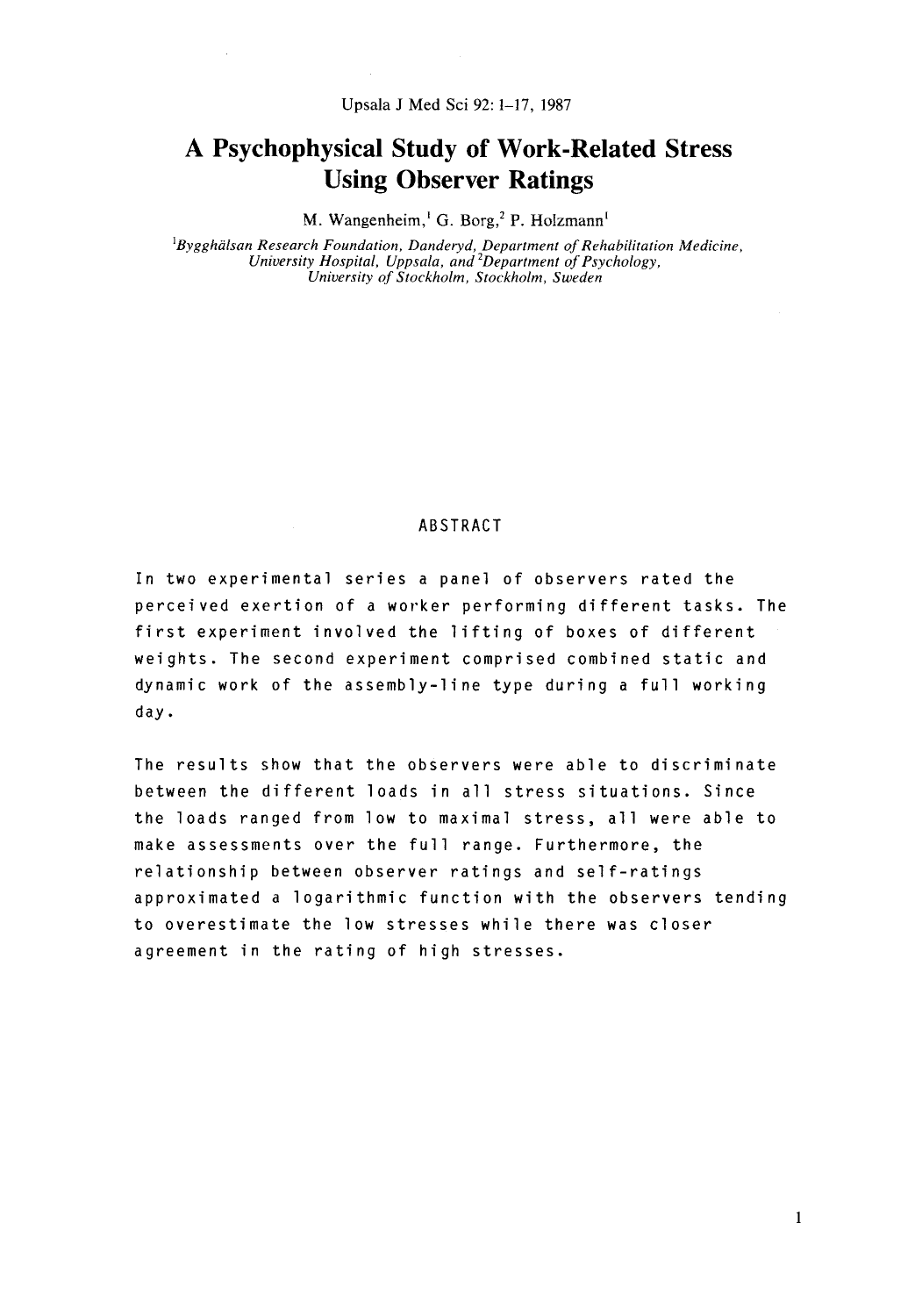#### INTRODUCTION

In principle, several different methods and types of measurements can be used to determine physical stress. **It** is possible to perform "absolute" physical measurements showing what physical forces are involved in the work, the amount of torque, energy consumption etc. Such physical measurements are sometimes feasible, but the calculations can prove to be difficult to perform. Another type of measure consists in physical measurements of the worker's performance **(13).** In this context use is often made of maximal performances and fatigue curves, or occasionally of the worker's performance at some "suitable" or "preferred" intensity of work.

Physiological measurements of stress in industry are perhaps some of the most common objective measurements. Methods for determining heart rate, oxygen consumption, **EMG** (with the exception of surface **EMG)** and the like are generally very reliable (1). Two disadvantages of these methods are, however, that they require apparatus and time, and that the measurements often involve some infringement upon the ongoing working procedure. Thus a work performance can be analysed from the point of view of the amount of energy used on the basis of oxygen consumption or in terms of physical stress on joints, e.g. the elbow or knee joint, or on the back, e.g. intraspinal pressure etc. It may be difficult to see how the different physiological measures of stress should be weighed in relation to each other or what importance should be attached to a specific measurement. An important question is just how representative the measurements are of the usually quite complex procedure being performed. An entirely different type of measurement of physical stress consists in perceptual estimates of the magnitude of strain. In a number of studies made more recently, this type of measurement has proved to be an excellent complement to the other ones (2, 4, 10).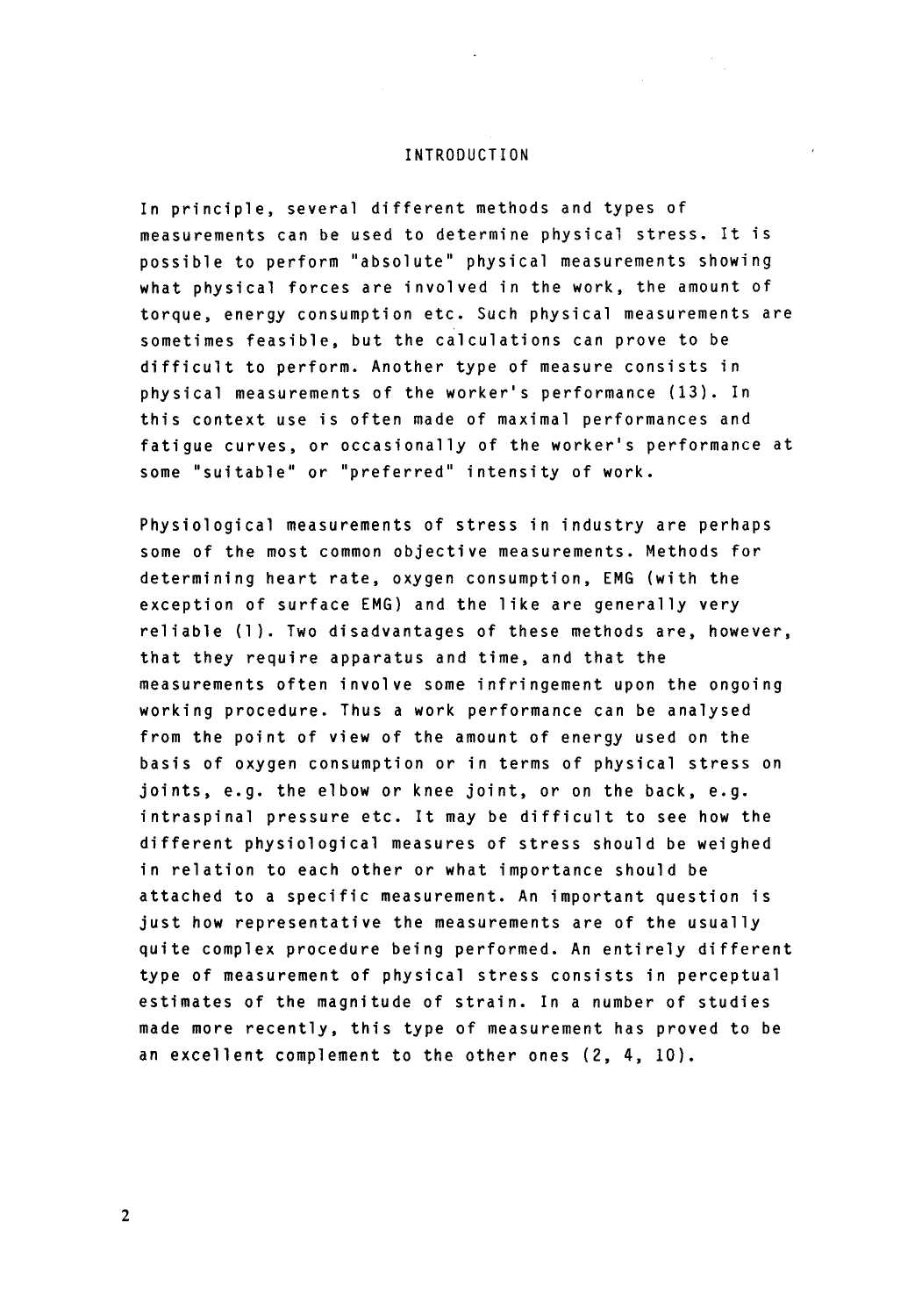One might think that the effect of physical stress must be measured in physiological variables. This is not correct, however, although it is a rather common notion. By analogy with this line of reasoning, it would only be permissible to use psychological variables for mental or psychological stress. However, as we know, it is common, and often also appropriate, to use physiological units of measurement for mental stress. Similarly, it is often expedient to use psychological variables, e.g. ratings of perceived intensities, as measures of physical or physiological stress.

Some of the disadvantages of using measurements based on mental perception as indicators of work-related physical stress are the fact that some individuals find it difficult to make reliable estimates and that certain types of stress do not manifest themselves in perceptually relevant changes. There are some advantages, however, one being that the individual spontaneously integrates the different stress factors to which he **is** exposed. Where the physiological approach gives us a number of disparate measurements, here we obtain an integrated perception or experience of the stress, a "gestalt" of the complete stress pattern. If any particular stress is especially critical, it will be emphasized the most. **A** further advantage in this respect is that the subjectively perceived stress will directly reflect the capacity of the subject and thereby constitute a relative measure.

The methods generally used in perception psychology or psychophysics are the so-called ratio-estimating methods, i.e. methods employing scales with a zero point and equal distances between points on the scale (15, **16).** However, in many field studies use is made of simple scales for estimates in the form of category scales, which only allow a ranking of intensities and not "measurements" approaching ratio scale determinations. **A** review of different methods used in practical situations has been presented by Pearson (12).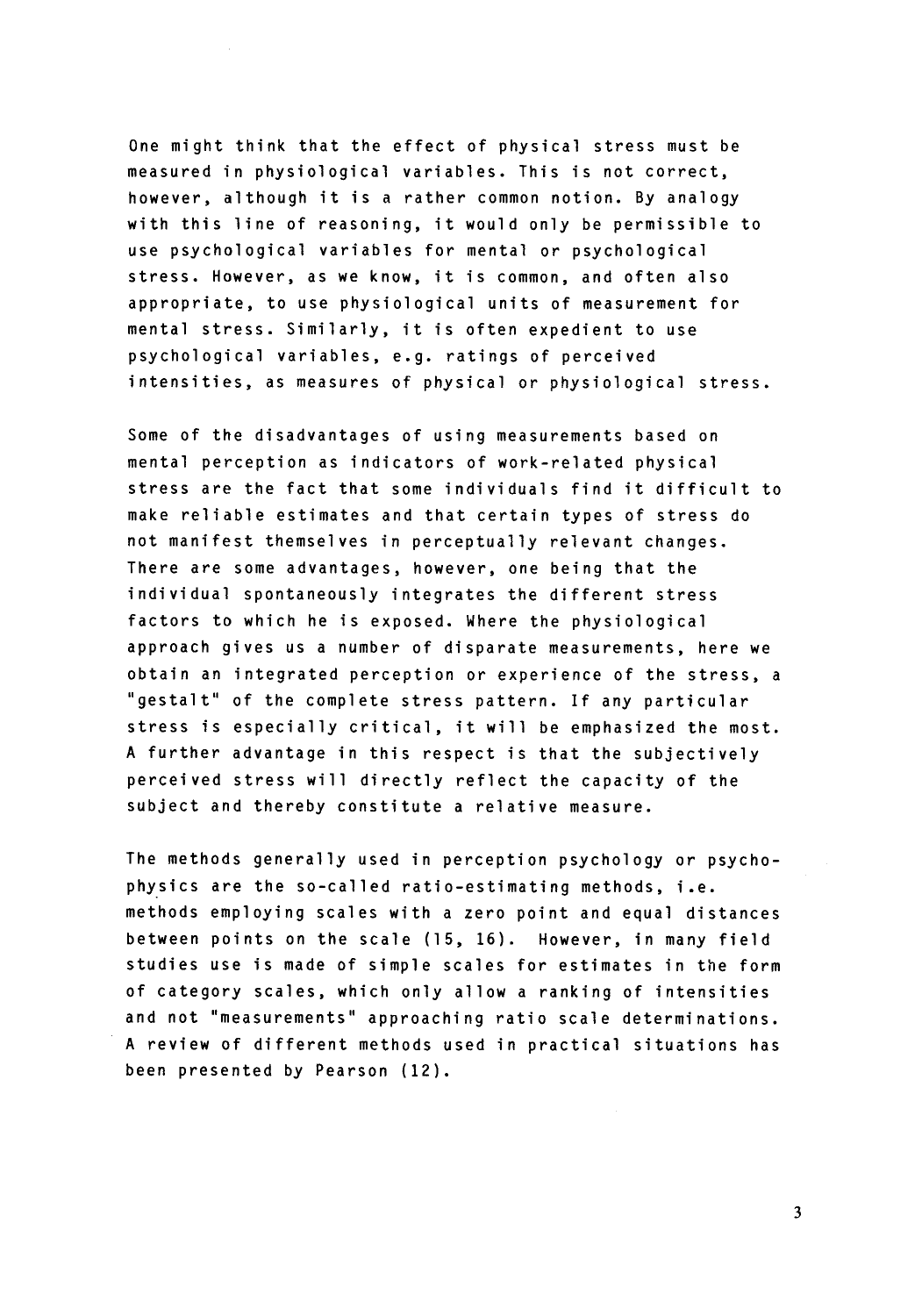In order to reduce the fundamental disadvantages that the conventional rating scales are fraught with, Borg has elaborated a new methodology that produces ratings of a metric order approaching that of physiological measurements. By inserting verbal descriptions of the type "very slight" and "strong" on a ratio scale from 1 to 10 according to the perceptual intensity as determined by special psychophysical and physiological measurements, a measuring scale has been produced which a1 lows quantitative determinations and mathematical computations **(5).** 

The method can be used for ratings by the worker himself when he perceives a physical stress (9, 7), as well as by other individuals observing subjects at work. The fact that ratings by observers based on visual information obtained by watching a subject doing work can produce reliable measurements of physical stress intensities, has been demonstrated by Runesson and Frykholm **(14).** 

The aim of the experiments described below is to determine the relationship between observer rating and self-ratings (by the worker himself) of work-related stresses. The basic idea of the experiments was to expose a worker to a number of different stress-producing situations under well controlled laboratory conditions. These situations included lifting of boxes as well as situations involving a combination of static and dynamic work over an 8-hour period. In each situation both the worker and a panel of observers rated the stress on Borg's scale. All ratings were entirely individual. This was followed by a comparison of the worker's own ratings of the perceived exertion with those of the observers. The evaluations were based on the assumption that the self-ratings are the objectively correct ones since the relevance of rated perceived exertion **(RPE)** on Borg's scale to physiological stress parameters in connection with the worker's own ratings has a1 ready been demonstrated **(5).**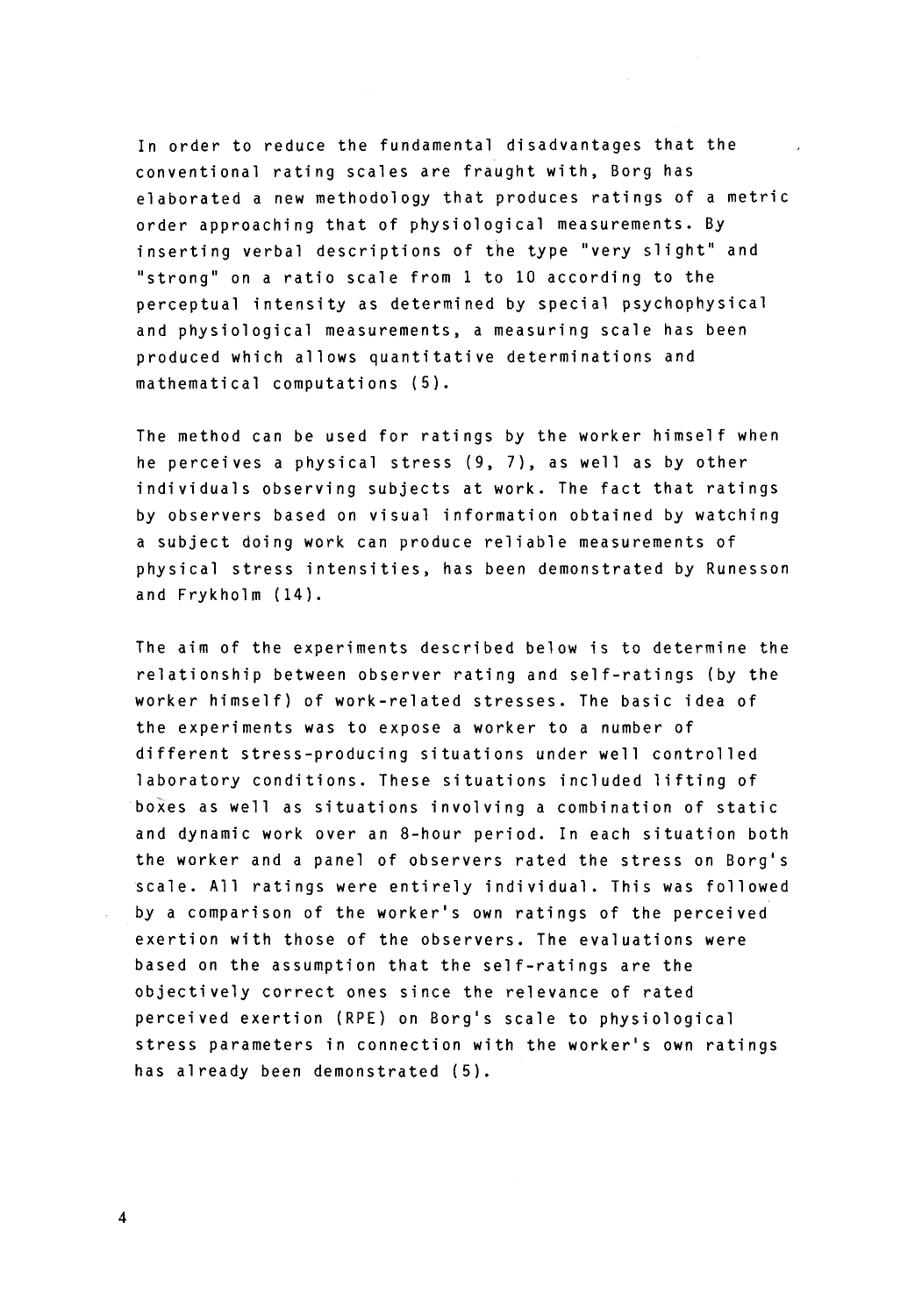## METHOD

# Lifting of boxes

A panel of 6-8 individuals rated the perceived exertion of a worker lifting a box whose weight was unknown to him as well as to the observers. All participating individuals had previous experience with Borg's scale.

The weight of the boxes varied between 1.5 and 22.5 kg in 6-8 progressive increments. At first the box was lifted, using a two-hand grip, only a few centimetres from the floor, with the knees straight and the back bent at an angle of 90<sup>0</sup>. Next the worker lifted the box to a posture with his back bent forward at a 45<sup>0</sup> angle. Later on the worker was allowed to lift the box in any manner desired until an upright posture was reached with his arms extended straight forward while holding the box. Finally, the box was again lifted to a 45 $^{\sf o}$  forward inclination of the back, at which time the weight range as well as the number of repetitions of each lift was increased to the maximum (8). All lifts lasted 15 seconds from the starting signal until the signal to put the box down was given. Between the lifts the worker rested for 45-60 seconds.

# Combined static and dynamic work over 8 hours

The second experiment involved a form of physical stress similar to an actual industrial situation - work at a conveyor belt. The experiment comprised a full working day during the course of which the same load recurred several times in order to elucidate the effect of continual fatigue.

The device used consisted of a conveyor belt that feeds out blocks at optional intervals of time. These blocks, whose outer dimensions are the same for all weights, were moved about 50 cm downwards, whereupon the worker lifted them up again.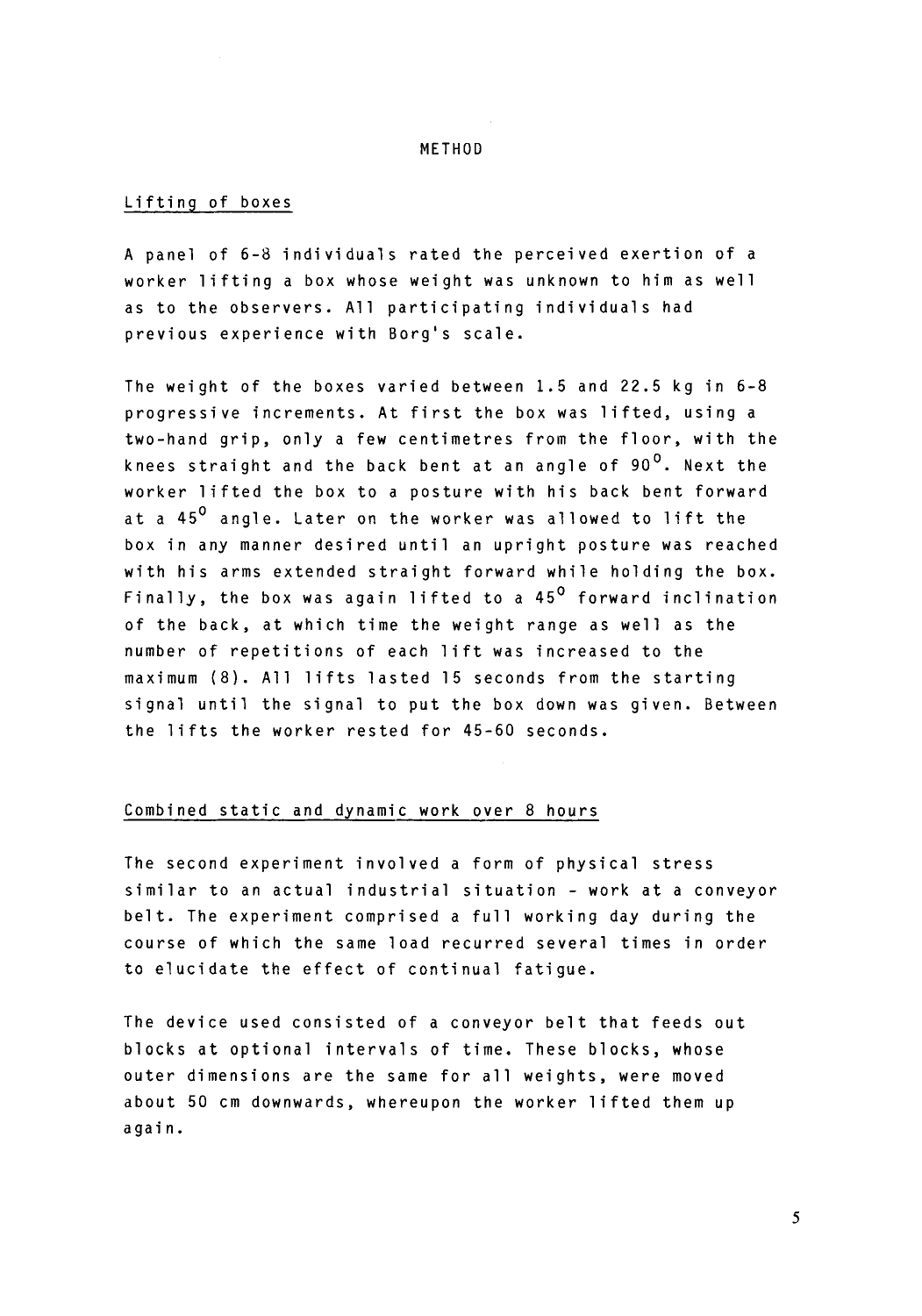The second experiment comprised 4 series lasting 8 hours. Each, such series comprised 9 different load situations defined by 3 different weights of the blocks: 0.1, 2 and 5 kg; and 3 different rates of work: 12.5, 25 and 37 blocks per minute. These 9 work loads were varied within each series.

During all experiments the weights were varied quasi-randomly. This means that the increments from lower to higher weights, and vice versa, were not allowed to form progressive series. Nor were the heavy or light weights allowed to accumulate at the beginning or end of the experiments.

## RESULTS

# Lifting of boxes

The first experimental series produced results that indicated a clear correlation that makes it possible to use Borg's scale in connection with observer ratings, provided that certain points are observed.

The results show that the order in which the weights are presented sometimes influences the rating of the intensity of the effort. The later in the experiment a weight is presented, the heavier it is rated. This may be the result of increasing fatigue as the experiments progressed. Consequently, the recovery period of 45-60 sec probably was not long enough. On the other hand, the panelists' ratings seemed to reflect the stress resulting from the work and were not merely an attempt to estimate the weight of the box. The panel tended to overestimate low loads and underestimated high ones (fig **1).**  This can be interpreted as a certain degree of overestimation of the worker's movements and underestimation of the weight of the load.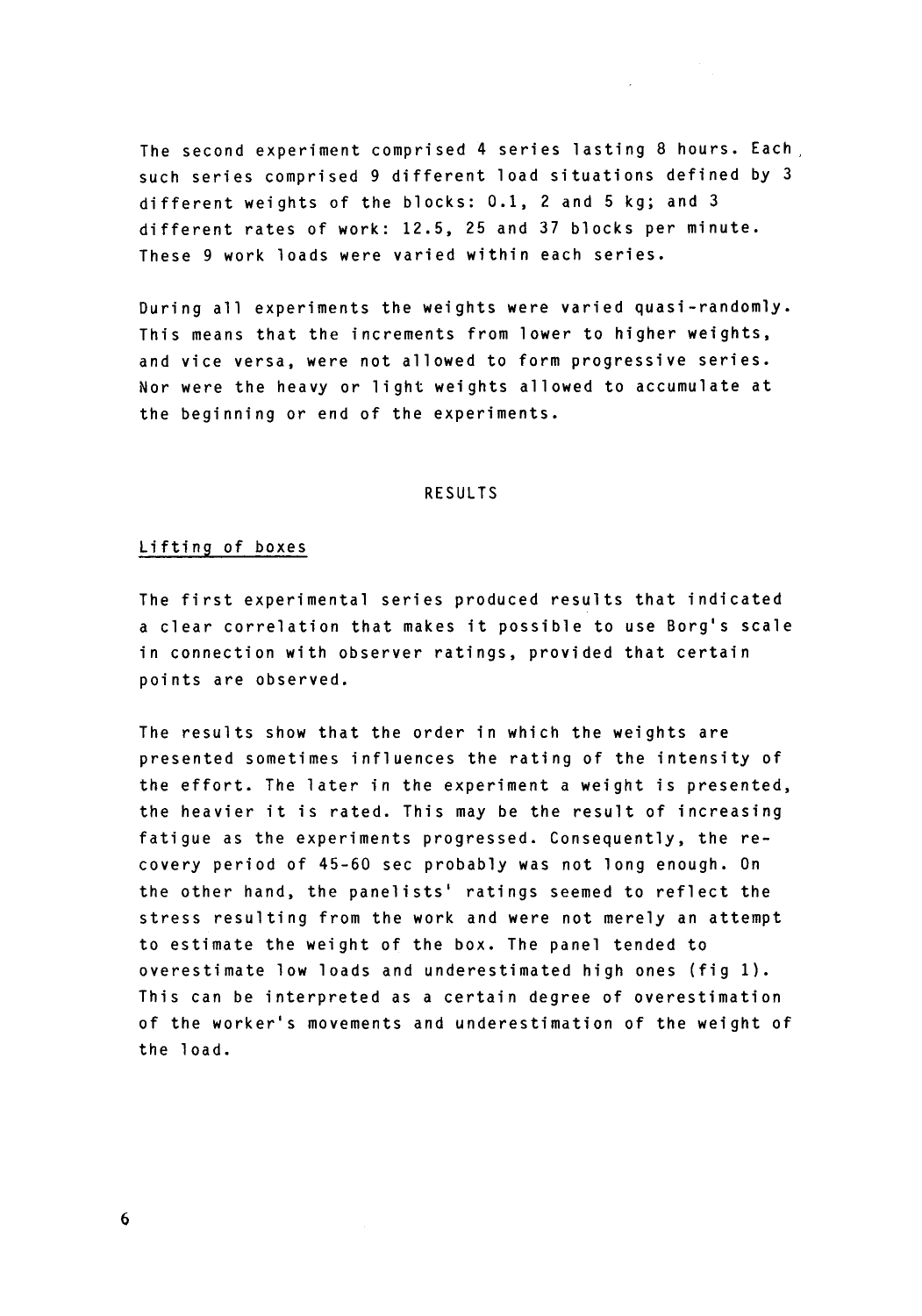

Fig. 1. Correlation between ratings by the observers and by the worker for the lifting of boxes of six different<br>weights in the first three tests in the first experiment.

All of the experiments produced relatively good correlations between the ratings arrived at by the panel and by the worker himself. The regression line of best fit followed a logarithmic function (fig.2), which can be characterized by a formula of the type:

Worker's rating =  $a \times 1n$  (observer rating) + b  $a, b = constants$  $Y = 6.5881$   $1nX - 3.511$  $R = 0.9765$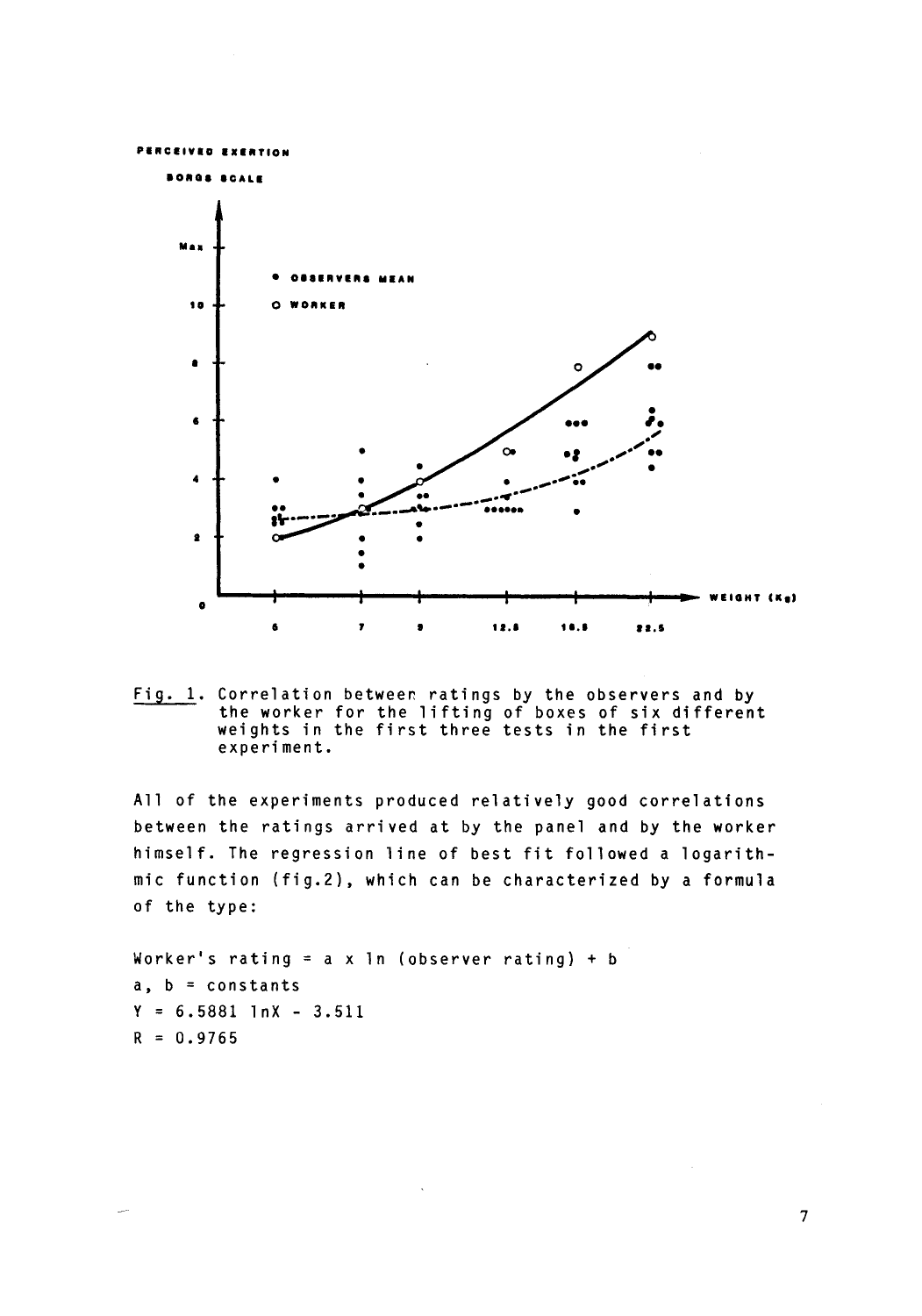

Fig. 2. Correlation between ratings by the observers and the worker himself, on Borg's scale. Summary of the first<br>three tests in the first experiment, lifting of boxes of different unknown weights.

The relationship between the worker's rating and those of the panel in the fourth test is presented in figure 3. A line that best fits the scatter of dots runs a course that is practically parallel to the one obtained for the static work in the first three tests.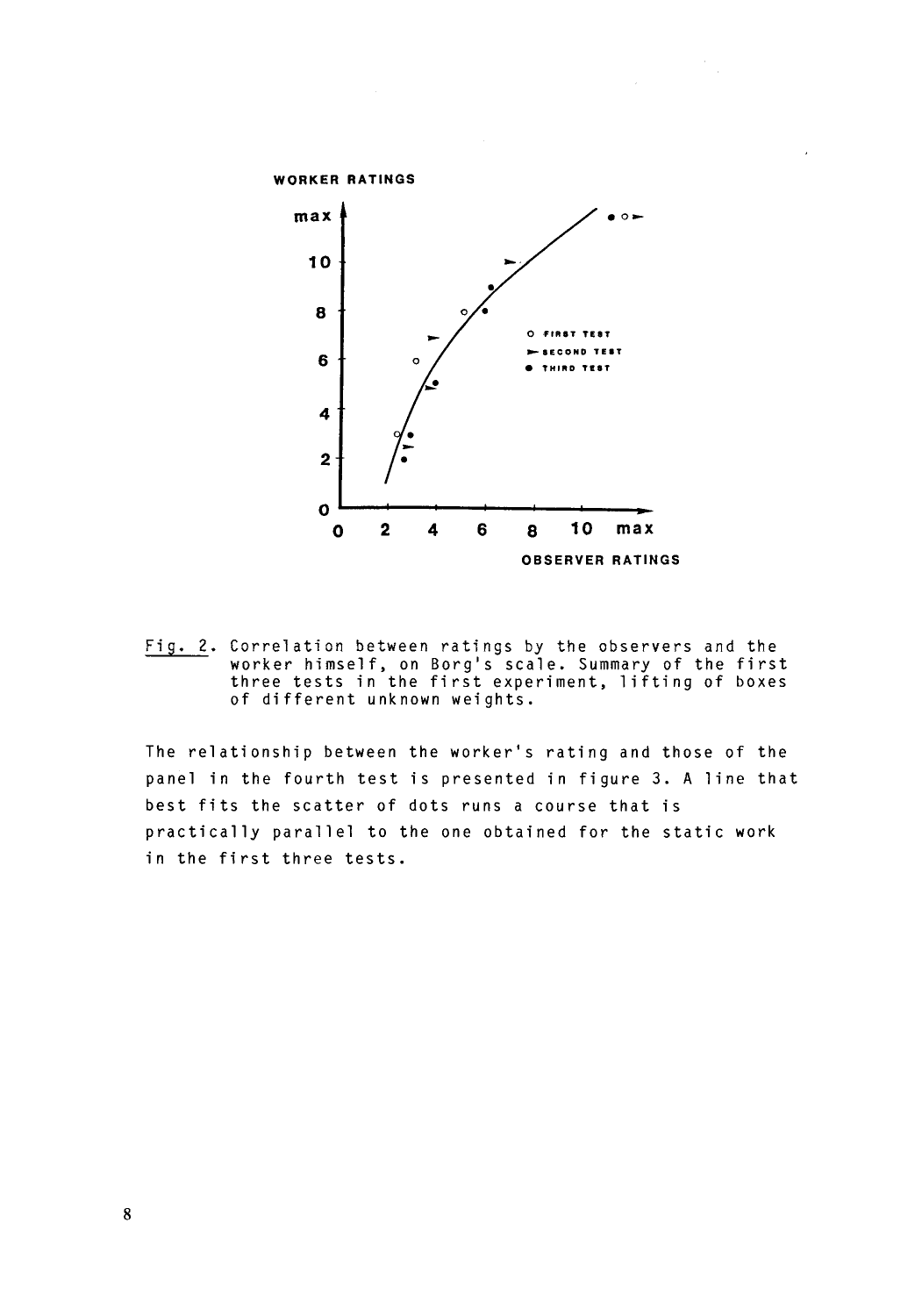

Fig. 3. Correlation between ratings by the observers and by the worker for the lifting of boxes in the fourth test in the first experiment.

If we take a look at the mean ratings of the individual members of the panel, we find considerable variation (table 1). The mean for all members of the panel is 4.34, ranged between 3.01 and 7.58. However, the majority of the panel members used 8-9 points of the 10-point scale. It can be interpreted to mean that the different observers tend to concentrate their ratings within a certain portion of the scale, the differences being influenced by individual factors.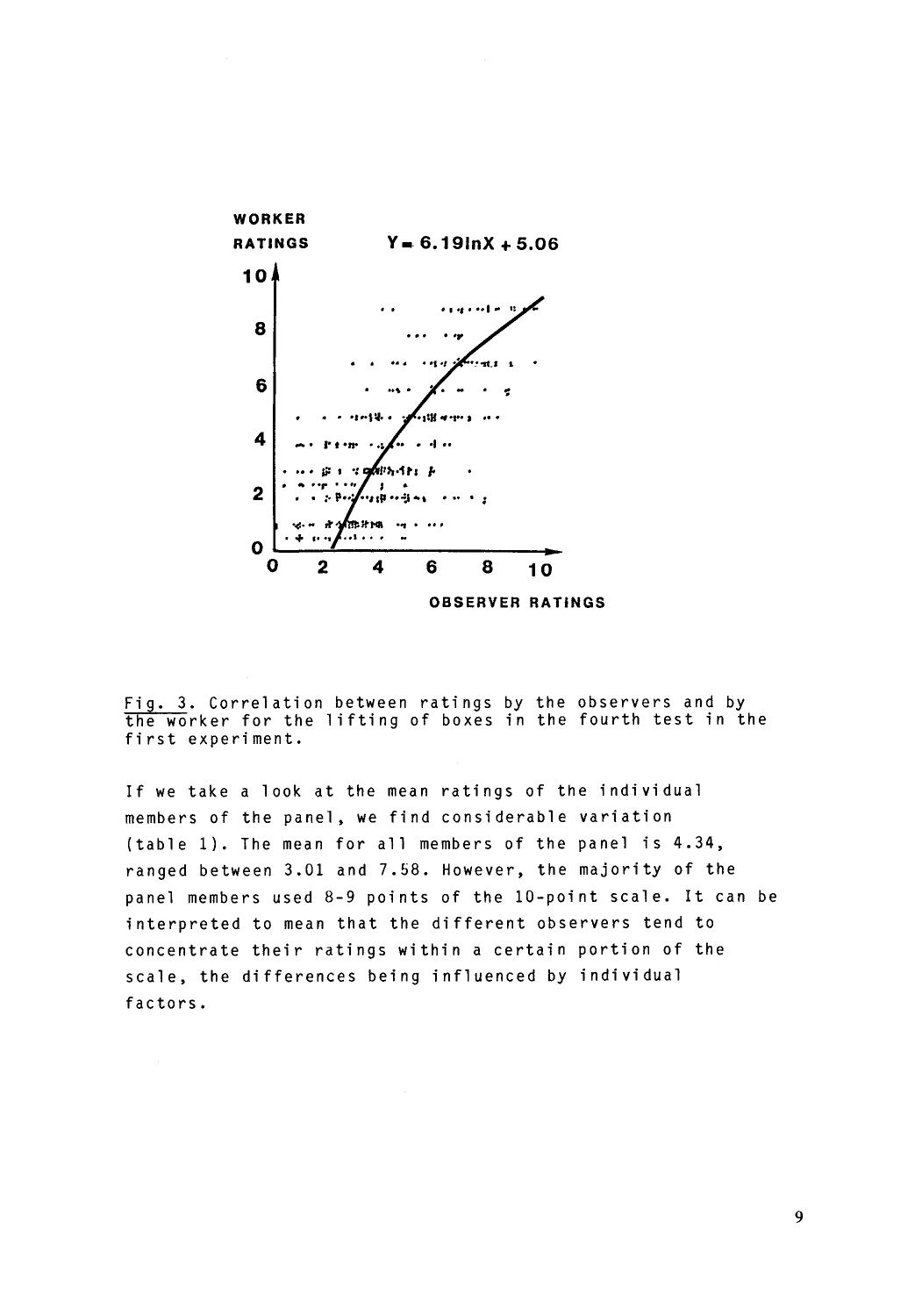Table 1. Means and dispersions of the ratings by 8 observers and by the worker himself for the 64 load situations (8 weights, 8 repetitions) in the fourth test in the first<br>experiment.<br>HELGHT OBSERVER PANELLISTS MEAN RATINGS<br>HELGHT OBSERVER PANELLISTS MEAN RATINGS<br>HELGHT OBSERVER PANELLISTS MEAN RATINGS experiment.

 $\sim$ 

| <b>WEIGHT</b><br>(KG) | <b>OBSERVER</b> | PERS 1 PERS 2 PERS 3 PERS 4 PERS 5 PERS 6 PERS 7 PERS 8 |           | PANELISTS' MEAN RATINGS |      |               |           |      | <b>PANEL 'S</b><br>S.D | PANFI <sup>'S</sup><br><b>MEAN</b><br><b>RATING</b> | <b>WORKER 'S</b><br><b>MEAN</b><br><b>RATING</b> | <b>WORKER'S</b><br>S.D |
|-----------------------|-----------------|---------------------------------------------------------|-----------|-------------------------|------|---------------|-----------|------|------------------------|-----------------------------------------------------|--------------------------------------------------|------------------------|
| 1.5                   | 2.63            | 2.63                                                    | 3.38 5.13 |                         | 1.75 | 2.69 3.25     |           | 2.63 | 0.92                   | 3.01                                                | 0.81                                             | 0.35                   |
| 2.1                   | 2.25            | 3.38                                                    | 4.00 5.25 |                         | 2.50 | 3.00 2.88     |           | 2.63 | 0.92                   | 3.24                                                | 1.44                                             | 0.46                   |
| 2.9                   | 3.38            | 4.00                                                    | 5.50 5.63 |                         | 4.25 | 3.88 4.00     |           | 3.88 | 0.76                   | 4.32                                                | 1.88                                             | 0.54                   |
| 4.0                   | 3.25            | 4.13                                                    | 5.75 6.00 |                         | 3.13 | $3.63$ $3.13$ |           |      | $1.75$   $1.33$        | 3.85                                                | 2.75                                             | 0.43                   |
| 5.8                   | 3.43            | 4.71                                                    | 5.14 5.00 |                         | 3.43 | 3.57 3.29     |           | 4.00 | 0.71                   | 4.07                                                | 3.29                                             | 0.70                   |
| 8.2                   | 4.38            | 5.50                                                    | 7.50 6.25 |                         | 4.50 |               | 4.13 4.50 | 3.38 | 1.24                   | 5.02                                                | 4.44                                             | 0.58                   |
| 11.3                  | 4.00            | 5.00                                                    | 7.75 7.63 |                         | 5.25 | 5.56 5.75     |           | 6.88 | 1.24                   | 5.98                                                | 5.63                                             | 1.22                   |
| 15.8                  | 5.50            | 7.50                                                    | 8.25 9.00 |                         | 7.88 | 6.38 8.13     |           | 8.00 | 1.05                   | 7.58                                                | 8.00                                             | 1.12                   |

A study of the manner in which the worker and the observers rated the same load when it recurred during the course of the experiment shows that the worker is able to discriminate between the different loads considerably better than the panel. Above all, it was difficult for the panel to differentiate between low loads. At high loads the panelist's ratings correlated considerably better with the actual weight of the box and the worker's self-rating.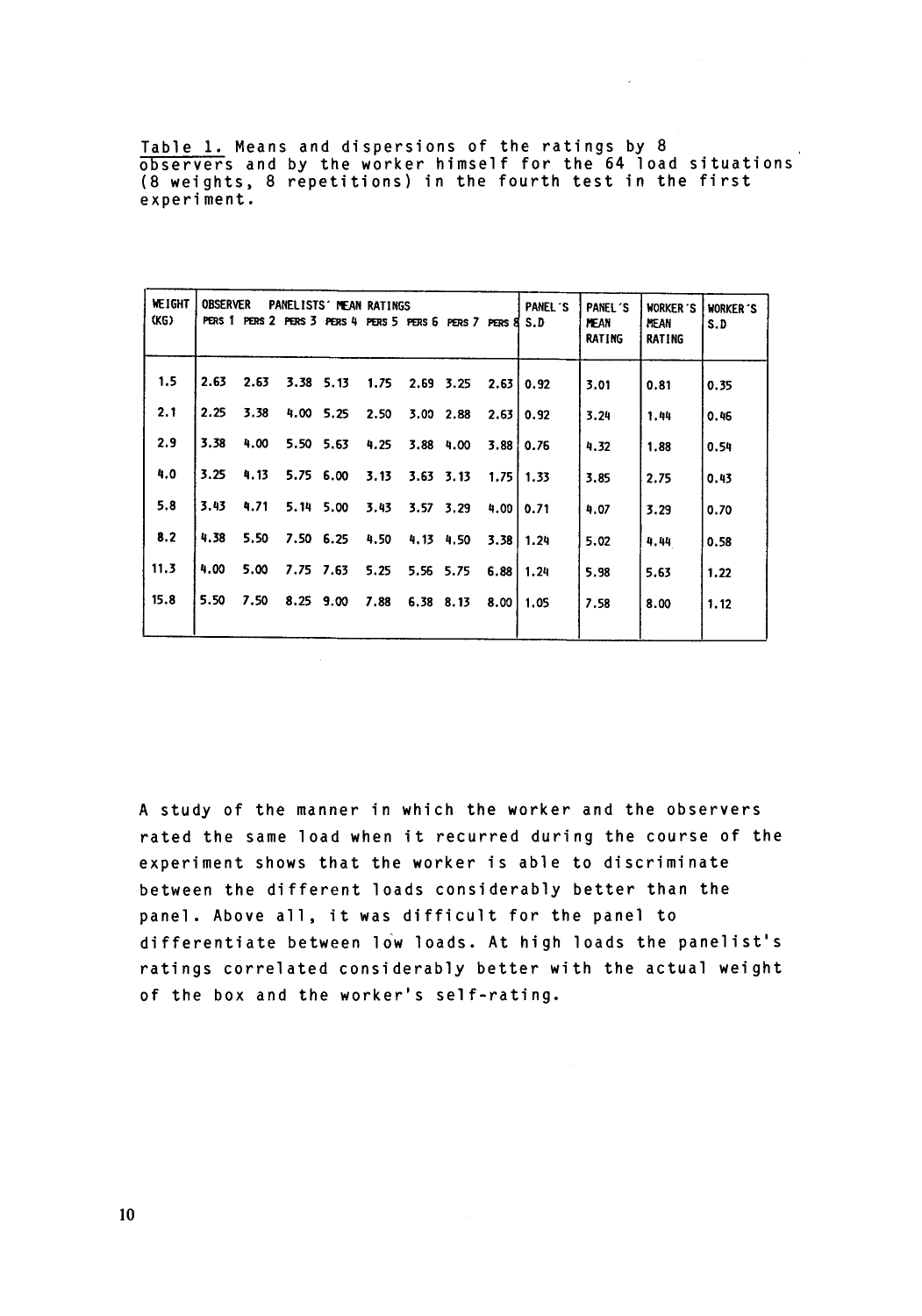# Combined static and dynamic work over a period of 8 hours

The experiments showed that all subjects were able to clearly discriminate between the different weights. A positively increasing function for the different loads was noted, as well as a fatiguing effect with the passage of time.

On studying the trend in the assessment of weight - rate variants on Borg's scale it was found that, regardless of the rate, the assessment increases with increasing weight. This is well in line with studies made on Borg's scale in connection with its construction. All subjects were able to discriminate between the different weights.

On studying the relationship between ratings on Borg's scale and the actual amount of work done it was found that both the panel and the worker showed a positively rising trend in ratings with increasing work.

A study of the trend with regard to how the same loads were rated when they occurred at different times of the day, shows that the worker rated the low loads more consistently than the panel regardless of the time of day at which they occurred (fig 4). The high loads show a slight tendency to be perceived to be heavier later during the day. The mean ratings increased from 2.1 in the first series to 2.5 in the last one. In contrast, the panel shows a progressive increase in the estimated values at the rates of 12.5 and 37 blocks/min. Here the average value per series rose from 1.4 for the first series to 2.9 for the last one, i.e. almost double the original figure. This indicates a clear tendency to fatigue during the day.

**11**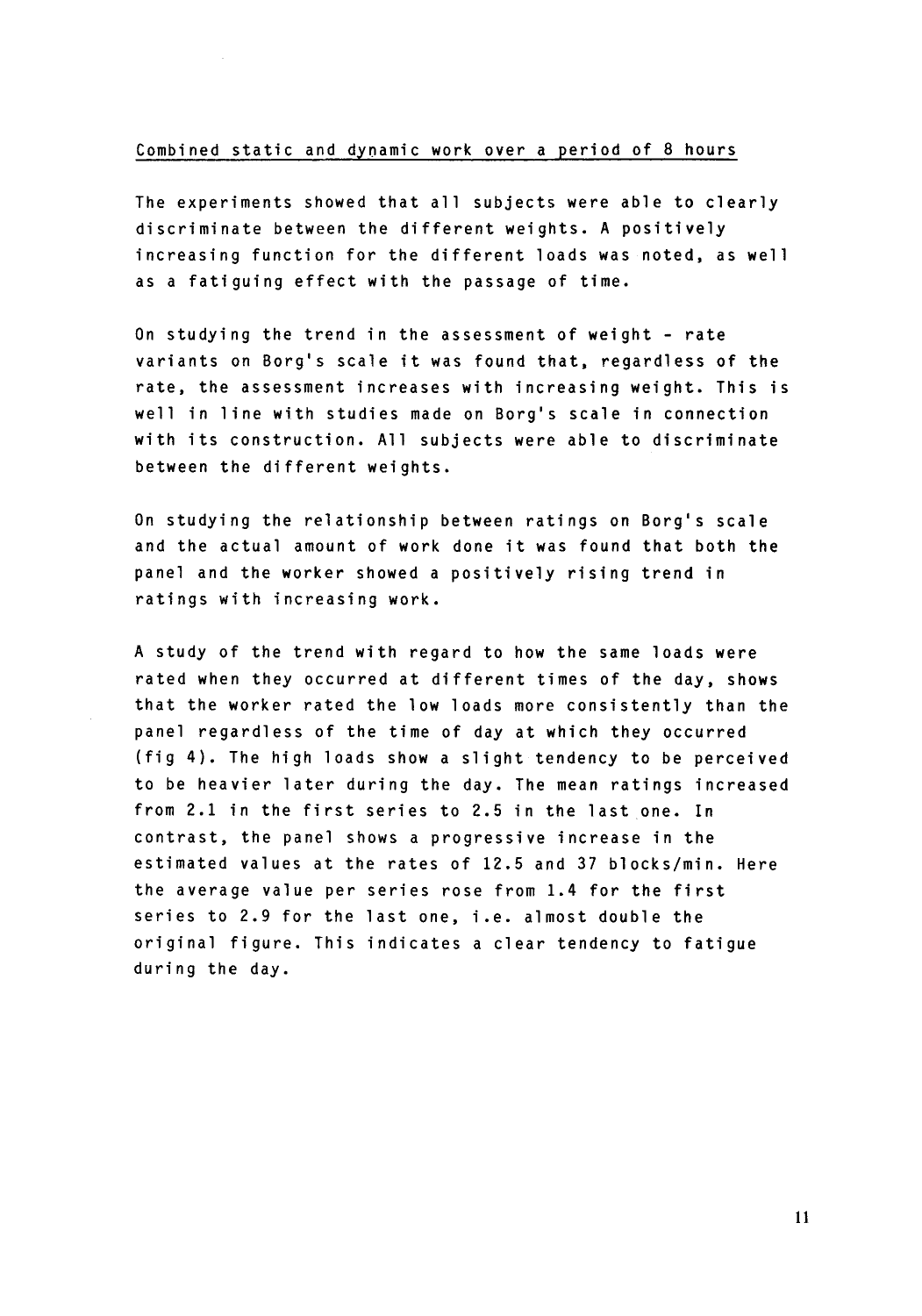

Fig. 4. Correlation between ratings by the observers and by the worker for the different loads over the whole period of work in the second experiment. The assembly-line type work involved lifting of blocks of different weights fed at three rates: 12.5, 25 and 37 blocks per minut.

The ratings show that the work-related stress does not cover as wide a range of variation as was assumed when the experiments were being planned. This is probably due to the fact that the weight of the arms themselves constitutes a large portion of the total load. The worker's self-ratings range between 0 and 6, which means that he also used the same portion of Borg's scale as the observers.

**A** look at the individual variation in the observers' ratings shows that the average dipersion for all 36 situations was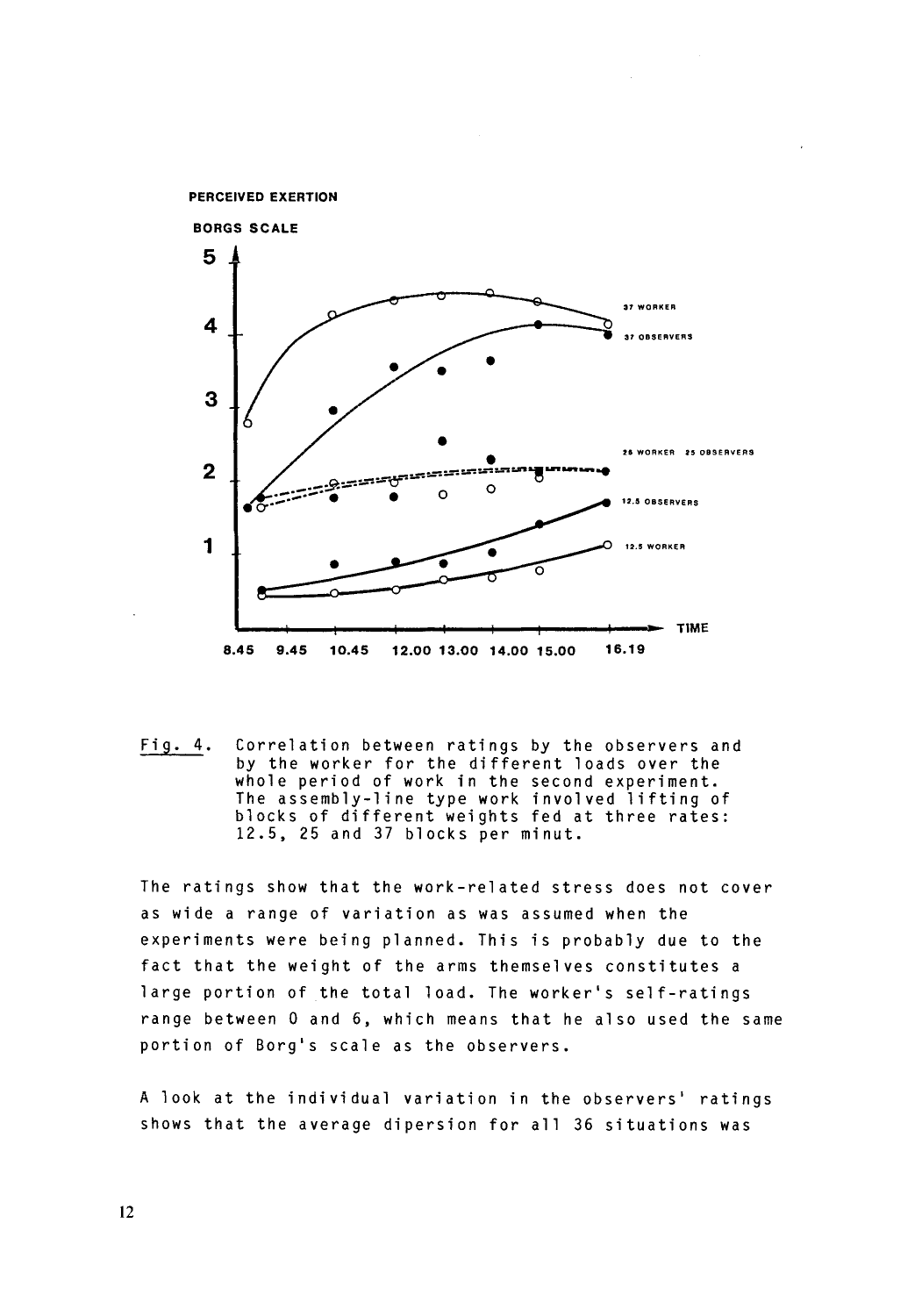**S.D.** = 0.85 (table 2). For the individual situations, **S.D.**  ranges between 0.1 and 1.3. Further, the value of the observer's average ratings ranged between 0.7 and 4.1 on Borg's scale. Thus only about 40 % of the potential of the 10-point scale has been utilized. Individually, the panelists used values between 0 and 7. The design of the experiment was based on a real industrial situation, work at a conveyor belt. Such work is characterized by moderate physical stress. Furthermore, the worker was in very good physical condition. **As** a result, the work load was concentrated on one portion of the 10-point scale.

Table 2. Means and dispersions of the ratings by 6 observers and by the worker himself for the 36 load situations **(9**  lable 2. Means and dispersions of the ratings by 6 observer<br>and by the worker himself for the 36 load situations (9<br>weight/rate combinations, 4 repetitions) in work involving lifting blocks at a conveyor belt.

| COMBINATION: WEIGHT (KG) AND<br><b>BOXES</b><br><b>FREQUENCY RATE</b><br>MINUTE) | <b>HEAN</b><br><b>RATING</b><br>PANEL X | PANEL S<br>MEAN DIS-<br><b>TRIBUTION</b> | <b>MEAN</b><br><b>RATING</b><br>WORKER |
|----------------------------------------------------------------------------------|-----------------------------------------|------------------------------------------|----------------------------------------|
| 0/12.5                                                                           | 0.71                                    | 0.63                                     | 0.0                                    |
| 0/25                                                                             | 1.03                                    | 0.60                                     | 0.5                                    |
| 0/37                                                                             | 1.52                                    | 0.83                                     | 1.5                                    |
| 2/12.5                                                                           | 1,69                                    | 0.77                                     | 1,0                                    |
| 2/25                                                                             | 1,73                                    | 0.72                                     | 2.0                                    |
| 2/37                                                                             | 3.04                                    | 1.09                                     | 3.0                                    |
| 5/12.5                                                                           | 3.46                                    | 1.07                                     | 4.25                                   |
| 5/25                                                                             | 2.44                                    | 0.69                                     | 3.25                                   |
| 5/37                                                                             | 4.08                                    | 1.33                                     | 5.75                                   |
|                                                                                  |                                         |                                          |                                        |

Since the complete range of Borg's scale was not used in the execution of the second experiment owing to the fact that very heavy loads did not occur, the results show an accumulation of values on the lower portion of the scale (fig. **5).** This, in turn, means that the calculated regression line must be interpreted cautiously, and extrapolating to higher values on the 10-point scale is inadmissible.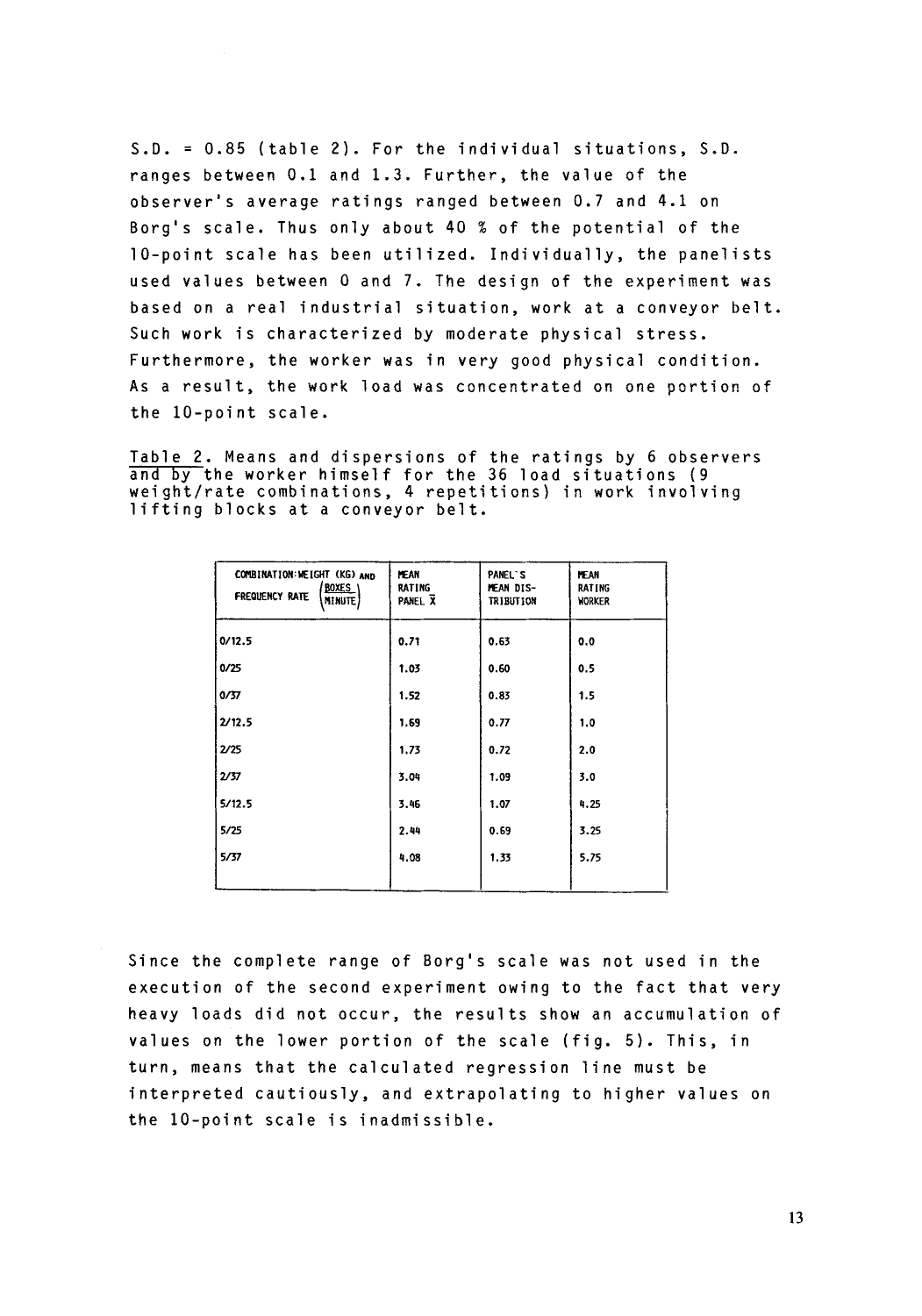**WORKER RATIN00** 



Fig. 5. Correlation between ratings by the observers and by the worker himself on Borg's scale. Summary of the entire second experiment work on a conveyor belt.

#### DISCUSSION

In all work situations the observers were able to discriminate between the different loads. In cases where the load encompassed the whole spectrum of weights, i.e. weights ranging from very low to maximal, the observers made use of perceptual ratings over the entire scale. This was advantageous to establish a reliable relationship between observer ratings and self-ratings. In other cases, such as work at the conveyor belt, the curve encompassed only a portion of the scale range. Throughout the experiments the curves followed a positively accelerating power function with increasing work loads, as had been demonstrated in Borg's earlier studies **(4).** 

The correlation between the observers' rating and the worker's ratings was not linear, but followed a curved line that could be best described by a logarithmic function. Another finding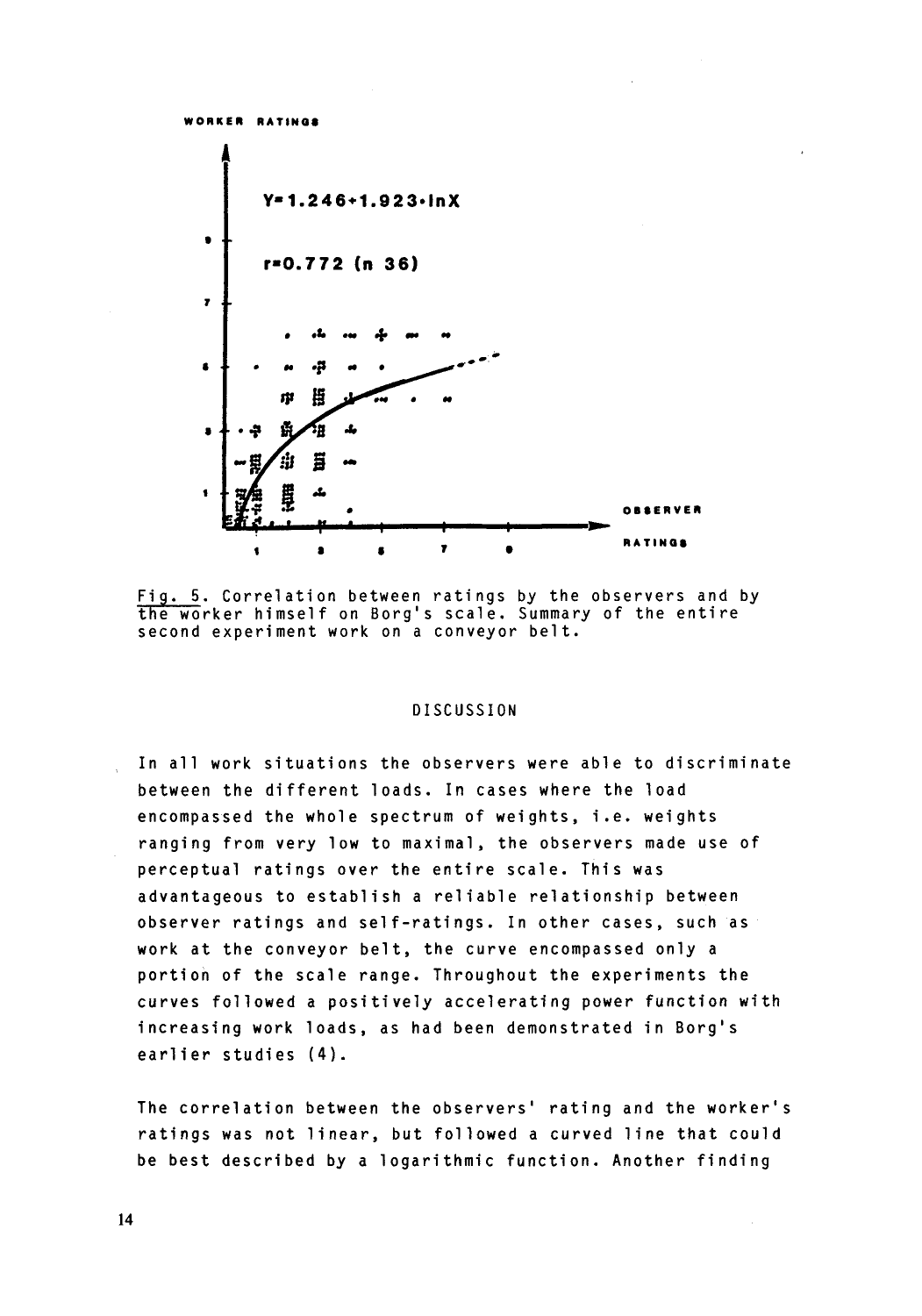was that the observers tended to overrate the low loads, whereas the ratings for the higher loads showed better agreement. In principle, with the aid the logarithmic function, it should be possible to figure out how a worker would indicate his own perception of the stress if the observers' rating of the same work is known.

The experiments also showed that the observers tended to rate according to a certain individually coloured pattern. The most noticeable feature was that certain individuals tended to deviate consistently either towards lower or towards higher ratings, so-called "low-raters" and "high-raters". This is a fairly well-known effect mentioned in the literature as the range effect. It can be corrected, if so desired, by calculating the individual deviation from a mean for a number of observers and then correcting all of the individuals ratings by a simple factor so that his mean agrees with the common mean. Another type of personal deviation seemed to be the range used by the observer, i.e. the difference between the highest and the lowest rating indicated. There were individuals who used the complete range of the 10-point scale and others who tended to restrict themselves to a limited area of the scale. Although the observers were tranined in **RPE,**  these differences in the use of the scale could be confirmed, in conformity with the findings of Das *(8)* and Sury (17).

If a correction is to be made, the best solution would probably be to introduce a test of the raters' ability to use differentiated scales of the Borg type, like the ones that have already been used by him.

A special case presents itself when the "maximum load" rating is indicated on Borg's scale. This increment on the scale is the only one without a numerical value for the magnitude of the load. The purpose of this is to make it possible for the observer to indicate exceptional loads whose occurrence is extremely rare. It is also conceivable to designate loads beyond the capability of the worker as "maximal".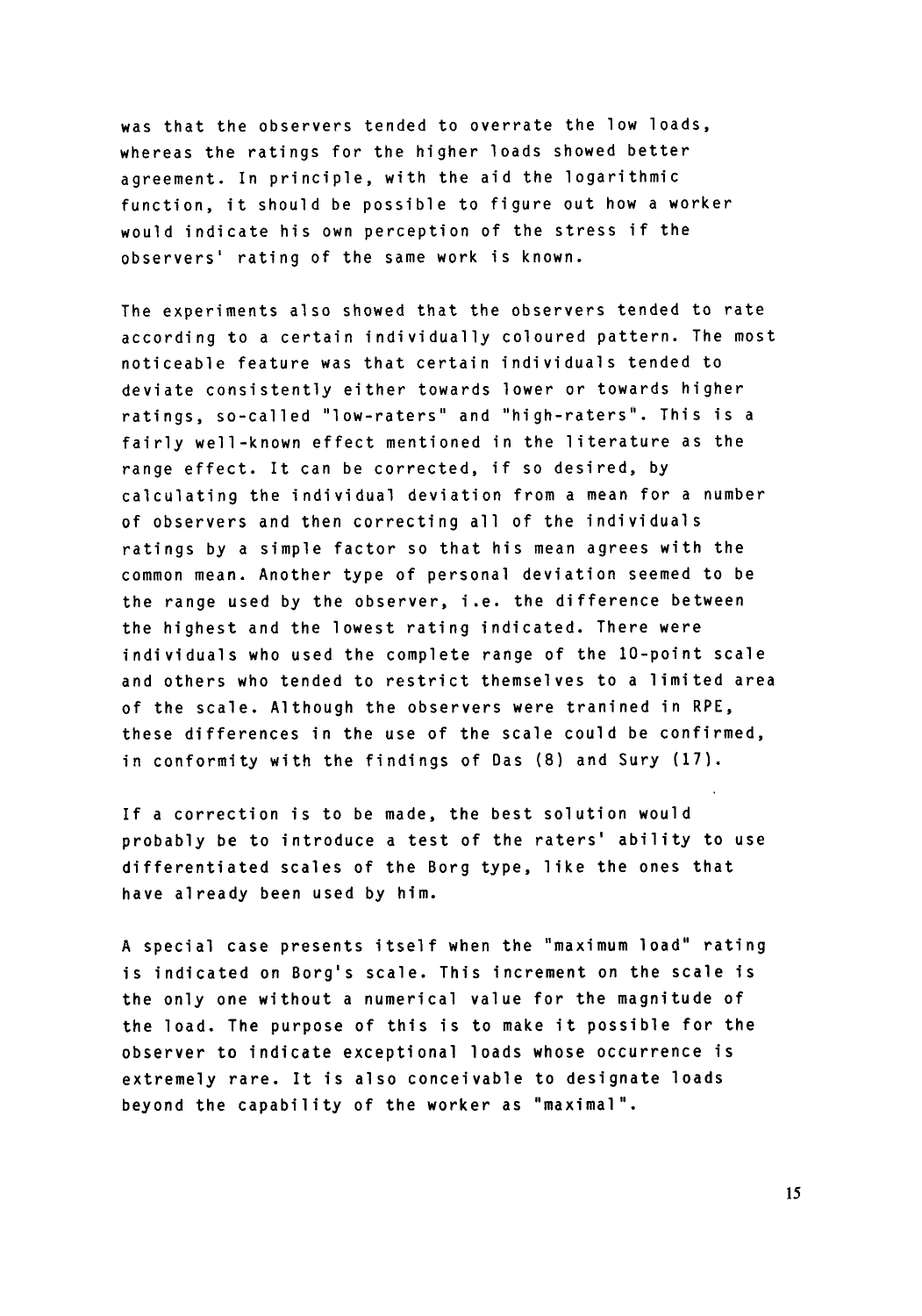In the light of the experimental results, the suitability of Borg's category scale with ratio properties for use in work analyses based on observers' ratings can be assumed. However, an improvement in this respect could be introduction of a correction factor for the observers' ratings. This factor could be suitably formulated as the common regression line with logarithmic characteristics.

## ACKNOWLEDGEMENTS

This study is based on data collected in 1982 within the framework of the ARBAN project, supported by research grants 79/82 from the Swedish Work Environment Fund to Bygghalsan Research Foundation.

## REFERENCES

- 1. Basmajian, I.V.: Muscles alive, chapter 2. William & Wilkins company, Baltimore, USA, 4th edition, 1979.
- 2. Borg, G.A.V.: Physical performance and perceived exertion. In: Studia psychologia et paedagogica, series altera, Investigations XI, Lund, 1962.
- 3. Borg, G.A.V & Noble, 6.: Perceived exertion. In: Exercise and Sport Sciences Reviews (vol. 11). (ed. J.H. Wilmore). New York. Academic Press Inc., 1974.
- 4. Borg, G.A.W.: Physical work and effort. Wenner-Gren Center International Symposium Series, volume 28. Pergamon Press, 1977.
- **5.**  Borg, G.A.V.: A category scale with ratio properties for intermodal and interindividual comparisons. In: Psychophysical Judgment and the Process of Perception. Ied. G.-G. Geissler & P. Petzold). Berlin: VEB Deutscher Verlag der Wissenschaften, 1982.
- 6. Borg, G., Herbert, A. & Ceci, R.: Some characteristics of a simple run test and its correlation with a bicycle ergometer test of physical working capacity. Reports from the Department of Psychology, The University of Stockholm, 1984.
- 7. Corlett, E.N. & Bishop, R.P.: A Technique for Assessing Postural Discomfort. Ergonomics 19, 2: 175-182, 1976.
- 8. Das, B.: A statistical investigation of the effect of pace and operation on performance rating. Int. **J.** Prod. Res. Yo1 3, **NO** 1: 65-72, 1965.
- 9. Kirk, **N.S.** & Sadoyama, T.: A relationship between endurance and discomfort in static work. Unpublished **M.**  Sc. Report, Department of Human Sciences, University of Technology, Loughborough, 1973.
- 10. Marks, L.E.: Individual differences in perceived exertion assessed by two new methods. Perception & Psychophysics 34, 3:280-288, 1983.